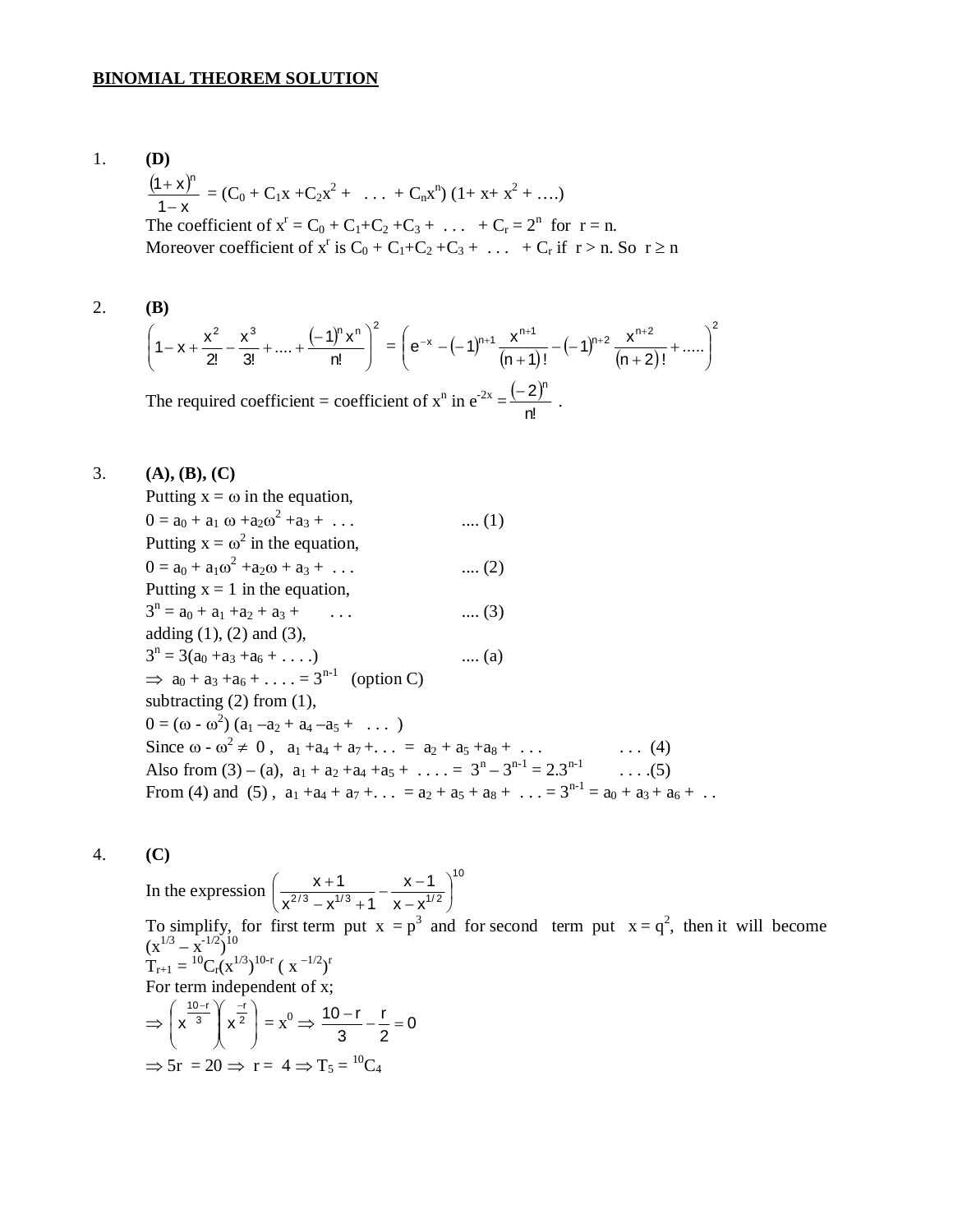Obviously y can't be odd as if y is odd, then  $x^y + 1$  is divisible by  $x + 1$ . So,  $y = 2$ Now, z must be odd  $\Rightarrow$  x must be even So, there is only one such triplet (2, 2, 5).

6. **(A)**

 $(x-1)(x^2-2)(x^3-3) \ldots (x^n-n)$ Heighest power of x =1 +2 +3 + . . . +n =  $\frac{n(n+1)}{2}$ 2  $\frac{n(n+1)}{2} = \alpha$ We are looking for the coefficient of  $x^{\alpha-7}$  $\Rightarrow$  Either we should leave  $(x^{7}-7)$ ,  $(x-1)(x^{6}-6)$ ,  $(x^{2}-2)(x^{5}-5)$ ,  $(x^{3}-3)(x^{4}-4)$ ,  $(x-1)(x^{2}-2)(x^{4}-4)$ If we leave  $(x^7 - 7)$ , coeficient is -7 If we leave  $(x-1)(x^6-6) = (x^7 - x^6 - 6x + 6)$ , cofficient is 6 If we leave  $(x^2-2)(x^5-5)$ , coefficient is 10 If we leave  $(x^3-3)(x^4-4)$ , coefficient is 12 If we leave  $(x-1)(x^2-2)(x^4-4)$ , coefficient is -8  $\Rightarrow$  Required coefficient = 12 +10 + 6 -7 - 8 = 13.

7. **(A)**  
\n
$$
\lim_{n \to \infty} \left[ C_n - \left( \frac{2}{3} \right) C_{n-1} + \left( \frac{2}{3} \right)^2 C_{n-2} + \dots + (-1)^n \left( \frac{2}{3} \right)^n C_0 \right]
$$
\n
$$
= \lim_{n \to \infty} \left[ C_0 - C_1 \left( \frac{2}{3} \right) + C_2 \left( \frac{2}{3} \right)^2 + \dots + (-1)^n C_n \left( \frac{2}{3} \right)^n \right] \quad \text{[using } {}^{n}C_r = {}^{n}C_{n-r} \text{]}
$$
\n
$$
= \lim_{n \to \infty} \left[ 1 - \frac{2}{3} \right]^{n} = \lim_{n \to \infty} \frac{1}{3^n} = 0
$$

8. **(A), (B) , (C), (D)** In the expansion of  $(a\alpha^2x^2 + 2b\alpha x + c)^n$ the sum of the coefficients =  $(a\alpha^2 + 2b\alpha + c)^n$ Let  $f(\alpha) = a\alpha^2 + 2b\alpha + c$ Its discriminant  $= 4b^2 - 4ac = 4(b^2 - ac) < 0$ Hence,  $f(\alpha) < 0$  or  $f(\alpha) > 0$  for all  $\alpha \in R$ If  $a > 0$  then  $f(\alpha) > 0 \implies (a\alpha^2 + 2b\alpha + c)^n > 0$ If  $c > 0$  i.e.  $f(0) > 0 \Rightarrow f(\alpha) > 0 \Rightarrow (\alpha \alpha^2 + 2b\alpha + c)^n > 0$ If  $a < 0$  then  $f(\alpha) < 0 \Rightarrow (\alpha \alpha^2 + 2b\alpha + c)^n < 0$  if n is odd If  $c < 0$  i.e.  $f(0) < 0 \Rightarrow f(\alpha) < 0 \Rightarrow (\alpha \alpha^2 + 2b\alpha + c)^n > 0$  if n is even.

9. **(C)**

Since  $x^2y^3z^4$  is occurring in the expansion of  $(x +y +z)^n$ , so n should be 9 only. Now  $A = \frac{3!}{2! \times 3! \times 4!}$ 9!  $\frac{3!}{\times 3! \times 4!} = 1260$ Coefficient of  $x^4y^4$  z is  $\frac{9!}{4! \times 4!}$ 9!  $\frac{3!}{\times 4!}$  = 630 = A/2.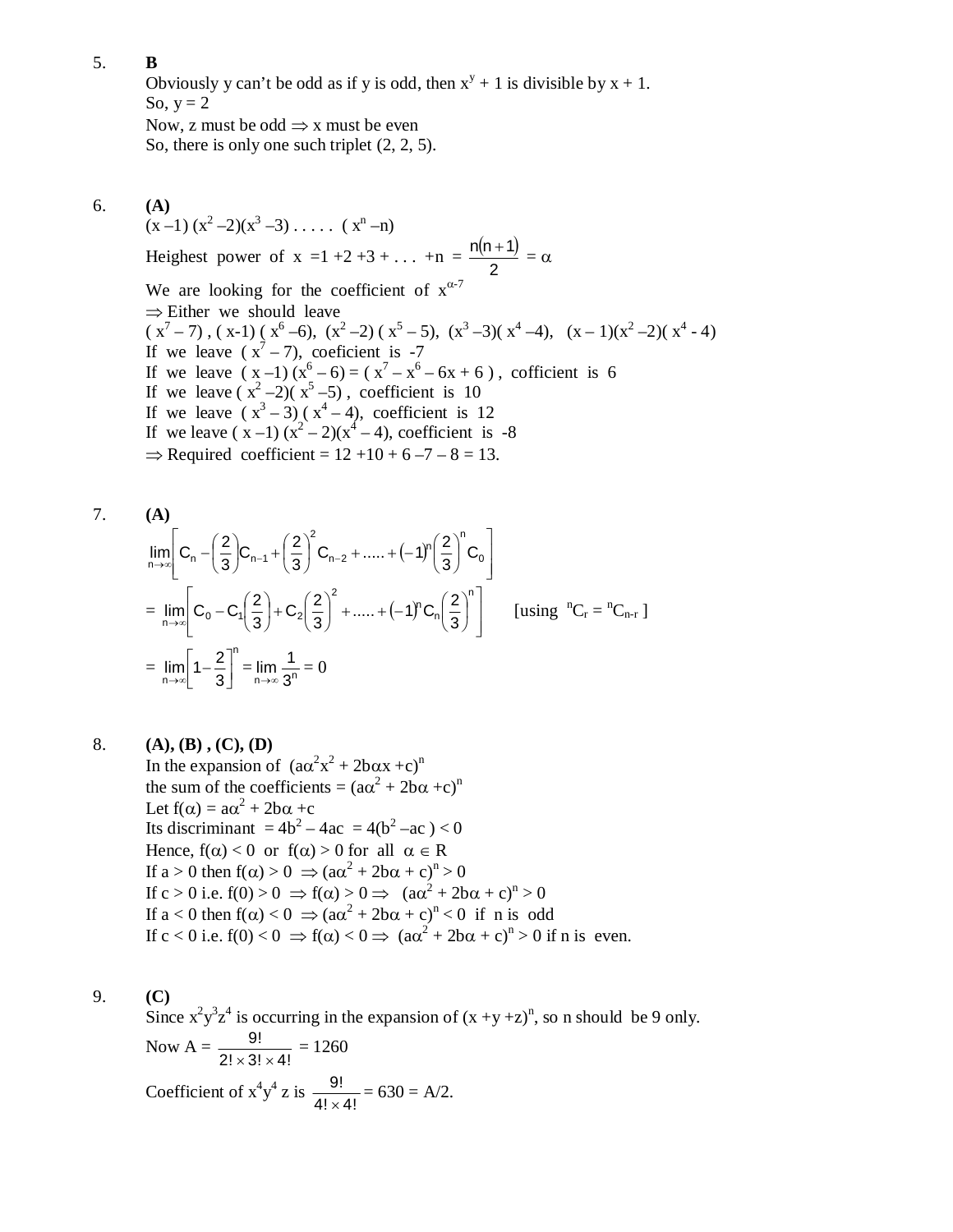10. **(B)** Let  $n=2m+1$  $A =$  $C_1$   $C_2$   $C_m$   $C_{2m}$   $C_{2m-1}$   $C_{m+1}$  $\frac{1}{C_{2m-1}} + ... + \frac{1}{C_m}$ 1 C 1 C  $\frac{1}{C_2} + ... + \frac{1}{C_n}$ 1 C 1  $-1$   $\mathbf{v}_{m+}$  $+\frac{1}{2}+\ldots+\frac{1}{2}=\frac{1}{2}+\frac{1}{2}+\ldots+$  $\Rightarrow$  2A +2 =  $\sum_{r=0}^{n}$  $\sum_{r=0}$  C<sub>r</sub> 1 Let  $S = \sum_{r=1}^{n}$  $\sum_{r=1}$  C<sub>r</sub>  $\frac{r}{r} = \sum_{r=0}^{n}$  $\sum_{r=0}$  C<sub>r</sub>  $\frac{r}{c_r} = \sum_{r=0}^{n} \frac{n-r}{C_{n-r}}$  $\sum_{r=0}$  C<sub>n-r</sub>  $\frac{n-r}{C_{n-r}} = \sum_{r=0}^{n} \frac{n-r}{C_r}$  $\sum_{r=0}$  C<sub>r</sub>  $\frac{n-r}{2}$ .  $\Rightarrow$  2S = n  $\sum_{r=0}^{n}$  $\sum_{r=0}$  C<sub>r</sub>  $\frac{1}{2} \Rightarrow S = n(A+1).$ 

#### 11. **(D)**

All the terms in the expansion of 11 x  $x + \frac{1}{x}$ J  $\left(x+\frac{1}{x}\right)$  $\overline{\phantom{0}}$  $\left(x + \frac{1}{x}\right)^{n}$  will have odd powers of x. So required sum  $= 0$ .

#### 12. **(D)**

After expansion, no two terms will have the same powers of x or the terms are non overlapping. Therefore, the total number of terms  $= 2 \times 2 \times 2 \times ...$  (n +2) times =  $2^{n+2}$  as a particular power of x can be chosen from each bracket in

2 ways.

#### 13. **(B)**

 $(1+x)^n = 3 + \frac{8}{3} + \frac{80}{3} + \frac{240}{3} + \dots$ 3 240 3 80 3  $3 + \frac{8}{3} + \frac{80}{3^3} + \frac{240}{3^4} + \dots = 1 + nx + \frac{n(n-1)}{2}$  $\frac{n(n-1)x^2}{2} + \ldots$ On comparison,  $n = -3$  and  $x = -\frac{3}{3}$  $\frac{-2}{2}$ .

#### 14. **(D)**

We have  $(2x+x^2)^n = [(1+x)^2 - 1]^n$  $\Rightarrow$  x<sup>n</sup>(2+x)<sup>n</sup> = (1+x)<sup>2n</sup> - <sup>n</sup>C<sub>1</sub>(1+x)<sup>2n-2</sup> +<sup>n</sup>C<sub>2</sub> (1+x)<sup>2n-4</sup> - <sup>n</sup>C<sub>3</sub>(1+x)<sup>2n-6</sup> +. ..  $+(-1)^{n} C_n$  ... (1) Comparing the coefficient of  $x^n$  on both sides, we have  ${}^{2n}C_n - {}^{n}C_1. \, {}^{2n-2}C_n + {}^{n}C_2. \, {}^{2n-4}C_n - \ldots = 2^n.$ 

#### 15. **(B)**

Since we are interested in coefficient of x we can ignore higher power of x in the binomial expansion i.e.  $(1+x)^n = 1+nx$  shall be taken,

Let 
$$
\Delta = \begin{vmatrix} 1 + a_1b_1x & 1 + a_1b_2x & 1 + a_1b_3x \\ 1 + a_2b_1x & 1 + a_2b_2x & 1 + a_2b_3x \\ 1 + a_3b_1x & 1 + a_3b_2x & 1 + a_3b_3x \end{vmatrix} C_1 - C_2, C_2 - C_3
$$

$$
= \begin{vmatrix} a_1(b_1 - b_2)x & a_1(b_2 - b_3)x & 1 + a_1b_3x \\ a_2(b_1 - b_2)x & a_2(b_2 - b_3)x & 1 + a_2b_3x \\ a_3(b_1 - b_2)x & a_3(b_2 - b_3)x & 1 + a_3b_3x \end{vmatrix}
$$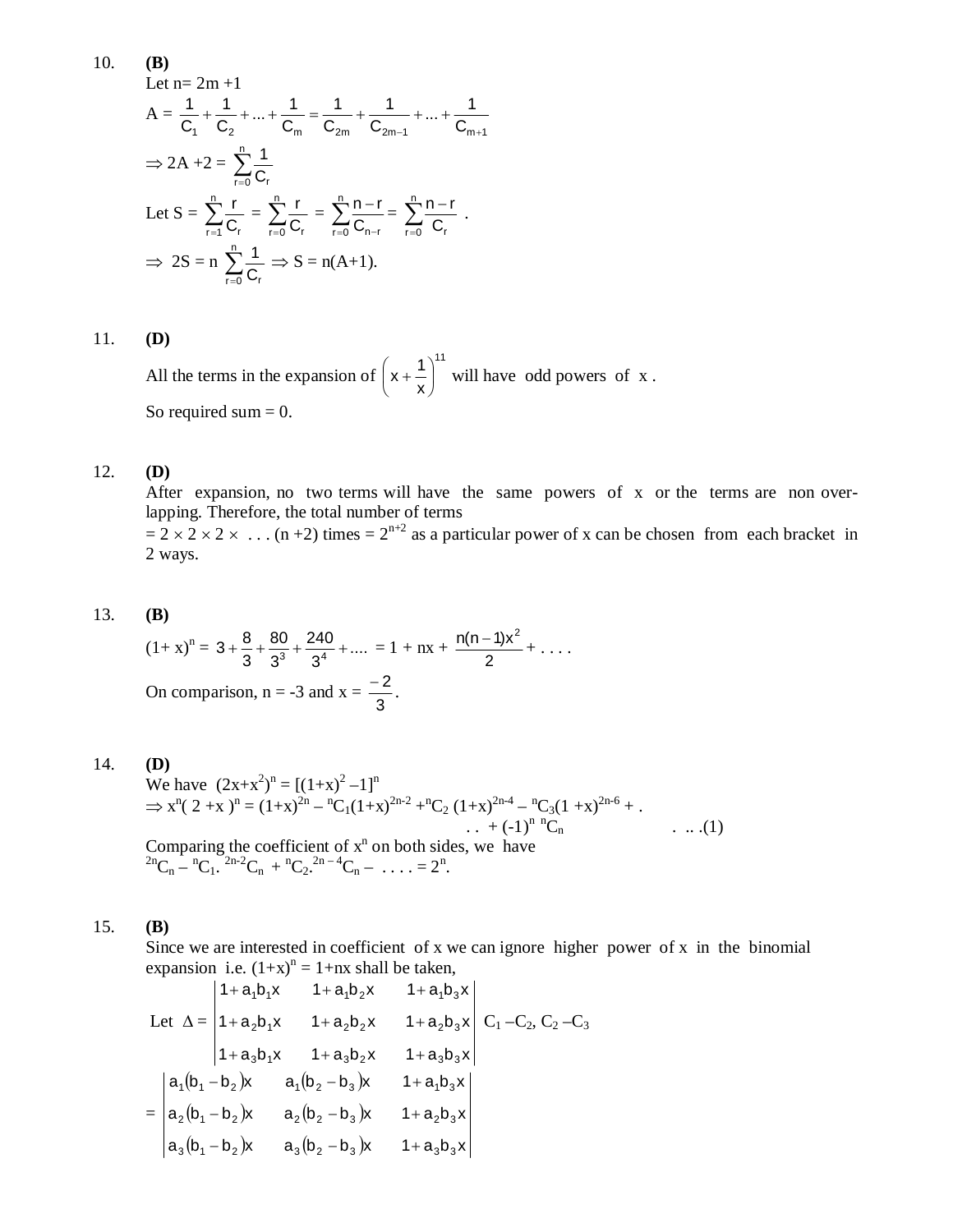$$
= (b_1 - b_2) (b_2 - b_3) x^2 \begin{vmatrix} a_1 & a_1 & 1 + a_1 b_3 x \\ a_2 & a_2 & 1 + a_2 b_3 x \\ a_3 & a_3 & 1 + a_3 b_3 x \end{vmatrix} = 0.
$$

**Hence coefficient of 'x' = 0.** 

#### **COMPLEX NUMBER**

16. (A) Since diagonals are perpendicular to each other arg  $2 - 4$  $1 - 23$  $\mathsf{z}_2$  –  $\mathsf{z}$  $Z_1 - Z$ - $\frac{-z_3}{-z_4} = \pm \frac{\pi}{2}$  $\pi$  $\Rightarrow$  z<sub>1</sub> –z<sub>3</sub> = ik( z<sub>2</sub> – z<sub>4</sub>).

- 17. (D)  $|z_1 z_2|^2 = |z_1|^2 + |z_2|^2 2|z_1|$ .  $|z_2| \cos\theta$ , where  $\theta = |\arg z_1 \arg z_2|$ . Hence for the given relation  $\theta = 0$  $\Rightarrow \arg z_1 - \arg z_2 = 0$ .
- 18. (B) z lies on the line segment joining the complex numbers –1 and 1 .
- 19. (B) Point corresponding to c divides the join of a and b in the ratio  $\lambda : 1-\lambda$ .
- 20. (A), (B) Roots of  $x^2 + x + 1 = 0$  are complex cube roots of unity, so  $h(w) = h(w^2) = 0$  $\Rightarrow$  w f(1) + w<sup>2</sup> g(1) = 0 and w<sup>2</sup> f(1) + wg(1) = 0  $\Rightarrow$  f(1) = g(1) = 0.

$$
21. \t(B)
$$

Clearly mid-point of OB is one centre of the circle and radius is equal  $\frac{1}{2}$  $z<sub>0</sub>$ 

 $\Rightarrow$  Required equation is ;

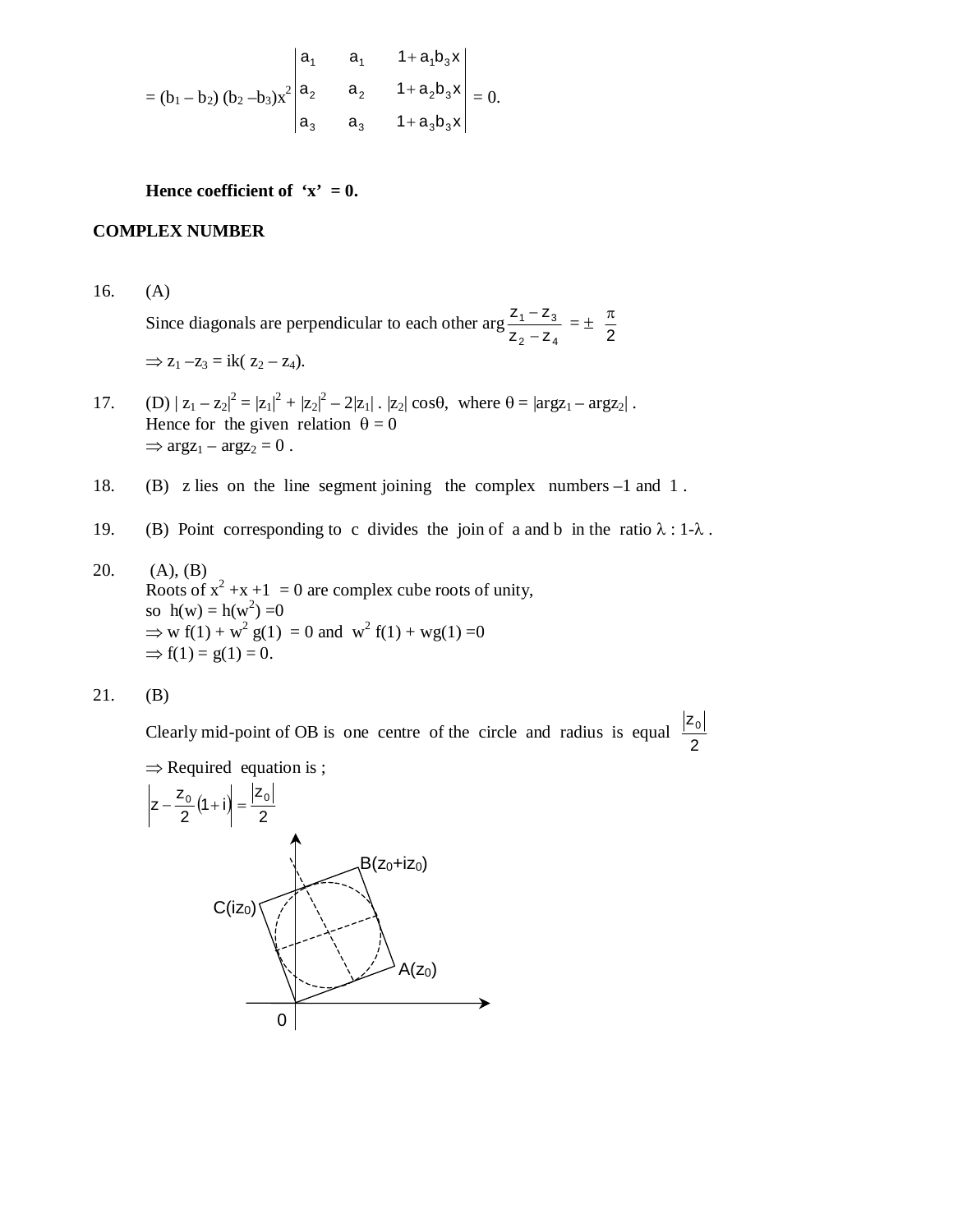22. (B)  $z_1 = 3 + 4i$ ,  $z_2 = 4 + 3i$ ,  $z_3 = 2\sqrt{6} + i$ Clearly  $|z_1| = |z_2| = |z_3| = 5$ ,  $\Rightarrow$  Points would lie on the circle centred at origin 'O'. Now centroid of the triangle formed by these point

$$
G = \left(\frac{7 + 2\sqrt{6}}{3} + \frac{8i}{3}\right)
$$
  
\n
$$
OG = \sqrt{\left(\frac{7 + 2\sqrt{6}}{3}\right)^2 + \frac{64}{9}} = \frac{1}{3}\sqrt{137 + 28\sqrt{6}}
$$
  
\n
$$
O = \sqrt{1 \cdot \frac{1}{6} + \frac{1}{2}} = \sqrt{137 + 28\sqrt{6}}.
$$

23. (A), (C)  
\nClearly the inscribed triangle is equilateral.  
\n
$$
\Rightarrow \frac{z_2 - z_0}{z_1 - z_0} = e^{\frac{z_2}{3}}, \frac{z_3 - z_0}{z_1 - z_0} = e^{\frac{-i2\pi}{3}}
$$
\n
$$
\Rightarrow z_2 = -1 + i(2 + \sqrt{3}) \text{ and } z_3 = -1 + i(2 - \sqrt{3})
$$



$$
24. (C)
$$

$$
|3z - 2| + |3z + 2| = 4
$$
  
\n
$$
\Rightarrow |z - \frac{2}{3}| + |z + \frac{2}{3}| = \frac{4}{3}
$$
  
\nSum of distances of P(z) from A(2/3, 0) and B(-2/3, 0) is 4/3  
\ni.e. PA + PB = AB  
\nHence, locus of P is the line-segment AB.

25. (A)  
\n
$$
\overline{z}_1 = \frac{z_1 \overline{z}_1}{z_1} = |z_1|^2 |z_1^{-1}|
$$
\n
$$
\Rightarrow \arg(z_1^{-1}) = \arg(\overline{z}_1) = \arg(z_2) \Rightarrow z_2 = kz_1^{-1} \text{ (k > 0)}
$$

$$
26. (A)
$$

$$
\text{Arg}\left(\frac{3-z_1}{2-z_1}\right) + \text{arg}\left(\frac{2-z_2}{3-z_2}\right)
$$
\n
$$
= \text{arg}\left(\frac{3-z_1}{2-z_1}\right) \left(\frac{2-z_2}{3-z_2}\right)
$$
\nNow if

\n
$$
\left(\frac{3-z_1}{2-z_1}\right) \left(\frac{2-z_2}{3-z_2}\right)
$$
\nis a +ve real number,

\nthen is a square at will be zero.



then its argument will be zero

So, angles  $\theta_1$  and  $\theta_2$  are equal in magnitude but opposite in sign.

So chord DC subtends equal angles at A and B. So points are concylic for  $k > 0$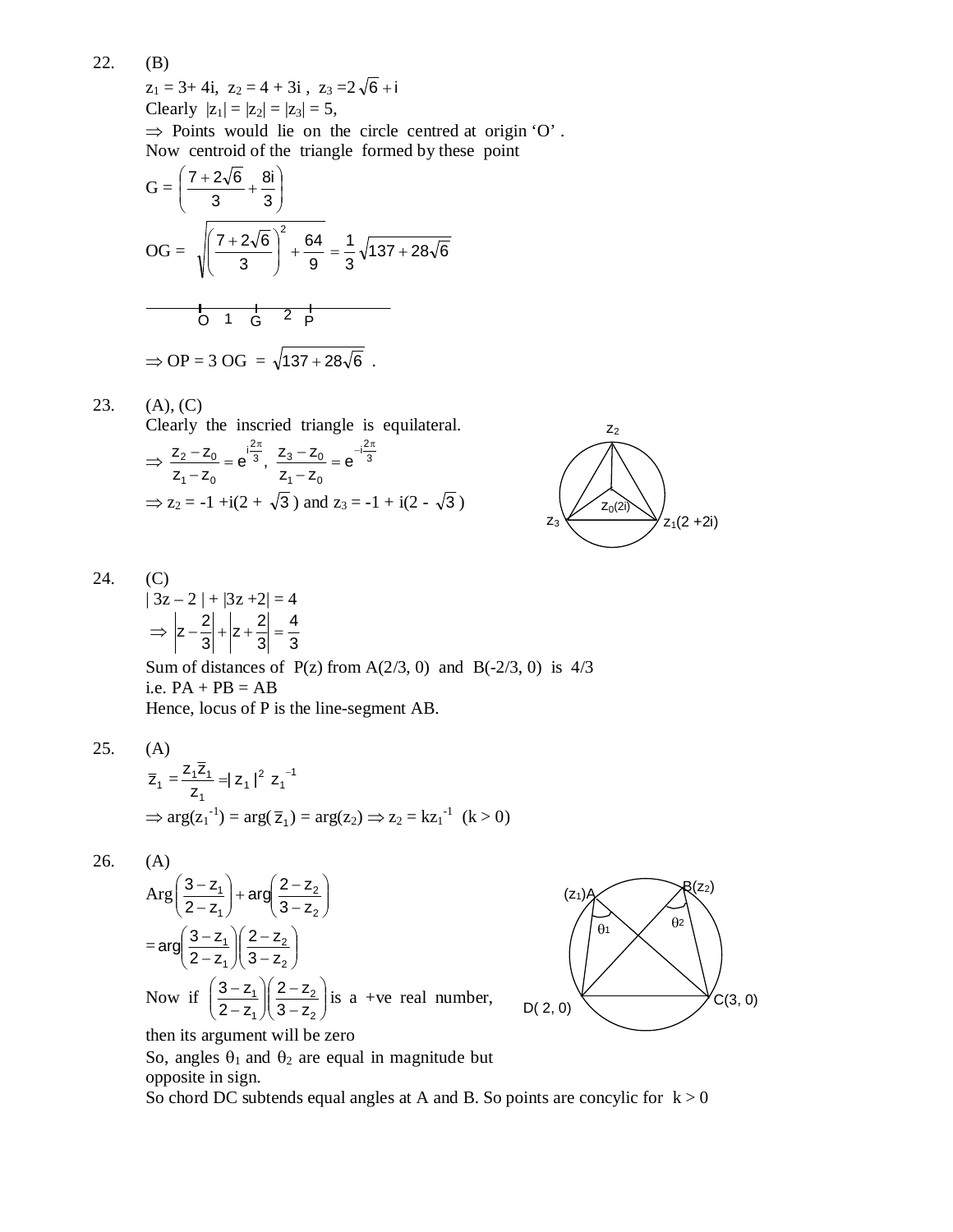27. (C)  
\n
$$
t_n = (n+1) \left( n + \frac{1}{\omega} \right) \left( n + \frac{1}{\omega^2} \right)
$$
\n
$$
= n^3 + n^2 \left( \frac{1}{\omega^2} + \frac{1}{\omega} + 1 \right) + n \left( 1 + \frac{1}{\omega^2} + \frac{1}{\omega} \right) + 1
$$
\n
$$
= n^3 + n^2 (\omega + \omega^2 + 1) + n(\omega + \omega^2 + 1) + 1
$$
\n
$$
= n^3 + 1
$$
\n
$$
\therefore S_n = \sum_{r=1}^n t_r = \sum_{r=1}^n (r^3 + 1) = \frac{n^2 (n+1)^2}{4} + n
$$

28. (B)

We are finding out sum of distances of a complex number z from origin and  $(cos \alpha, sin \alpha)$ . This sum will be minimum if z lies on the line joining the two points and minimum value of sum will be the distance between two points i.e. 1 .

29. (A), (C), (D)

 $z^2 + az + a^2 = 0$  $\Rightarrow$  z = a $\omega$ , a $\omega^2$  (where ' $\omega$ ' is non real root of cube unity)  $\Rightarrow$  locus of z is a pair of straight lines and  $arg(z) = arg(a) + arg(\omega)$  or  $arg(a) + arg(\omega^2)$  $\Rightarrow \arg(z) = \pm \frac{27}{3}$  $2\pi$ also,  $|z| = |a||\omega|$  or  $|a| |\omega^2| \Rightarrow |z| = |a|$ .

$$
30. (C)
$$

Given 
$$
z^{n-1} + z^{n-2} + z^{n-3} + \dots + z + 1 = 0
$$
  
\n $\Rightarrow (z-1) (z^{n-1} + z^{n-2} + \dots + z + 1) = 0, z \ne 1$   
\n $\Rightarrow z^n = 1 = e^{i2r\pi}$  (r  $\in N$ )  
\n $\Rightarrow z_r = e^{\frac{i2r\pi}{n}}$  r = 1, 2, 3, ..., n-1  
\n $\Rightarrow$  The roots are  $e^{\frac{i2\pi}{n}}$ ,  $e^{\frac{i4\pi}{n}}$ ,  $e^{\frac{i6\pi}{n}}$ , ...,  $e^{\frac{i(2n-2)\pi}{n}}$ .  
\nWhich is a G.P., with common ratio  $e^{\frac{i2\pi}{n}}$ .

# **DET**

31. **A**

Putting x = 0, we get e = 
$$
\begin{vmatrix} 3 & 1 & 4 \\ 1 & 2 & 3 \\ 0 & 1 & 1 \end{vmatrix}
$$
.  
\nC<sub>3</sub>  $\rightarrow$  C<sub>3</sub> - C<sub>1</sub> =  $\begin{vmatrix} 3 & 1 & 1 \\ 2 & 2 & 2 \\ 0 & 1 & 1 \end{vmatrix}$  = 0.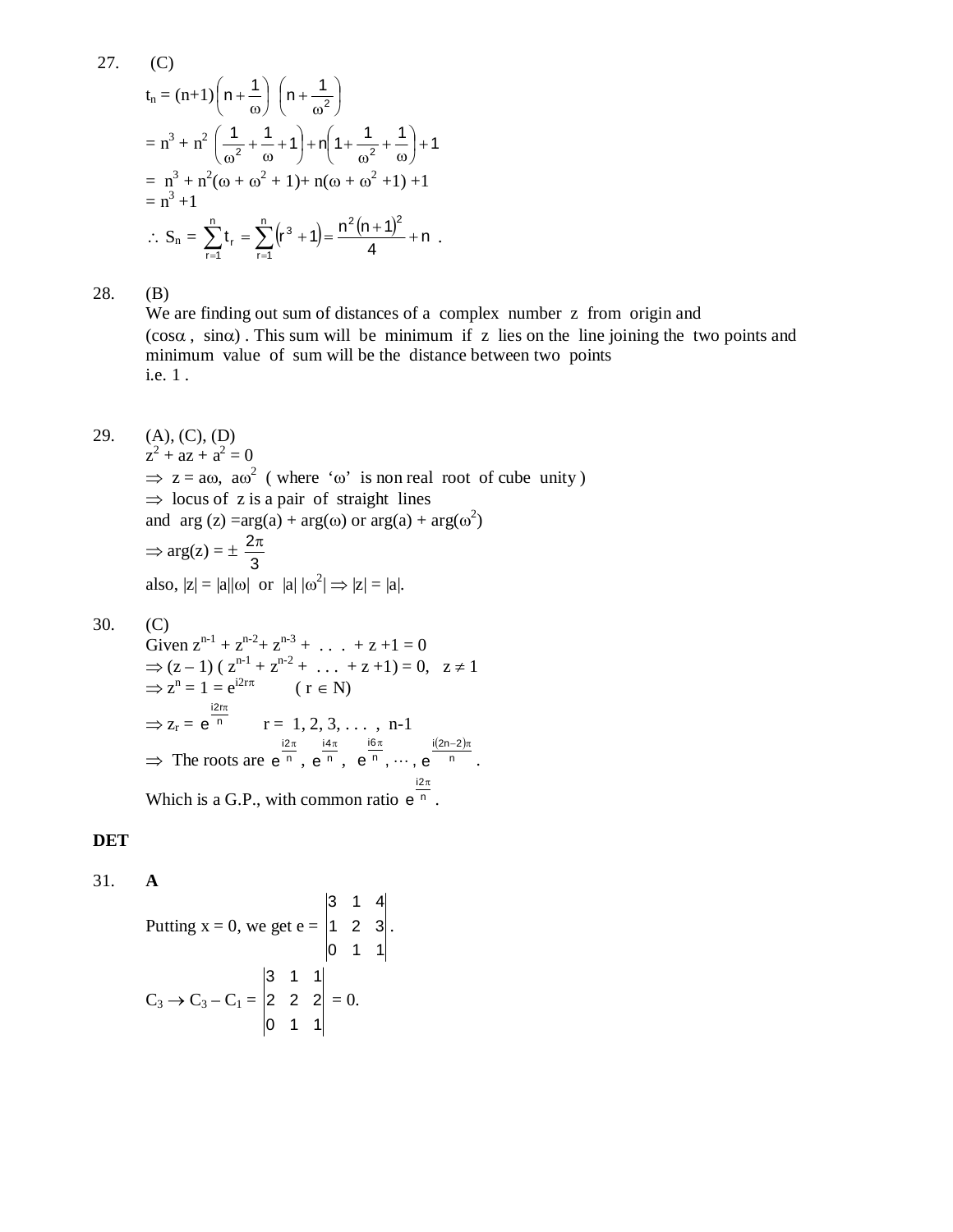32. **D**  $C_3 - C_1 \cos D + C_2 \sin D = 0$ so  $\Delta = 0$ , hence  $\Delta$  is independent of A, B, C and D all.

33. **A**

We know that 
$$
(a^3 + b^3 + c^3 - 3abc)^2 = \begin{vmatrix} a & c & b \ b & a & c \ c & b & a \end{vmatrix} \begin{vmatrix} a & c & b \ b & a & c \ c & b & a \end{vmatrix} = \begin{vmatrix} A & B & B \ B & A & B \ B & B & A \end{vmatrix} = \begin{vmatrix} B & A & B \ B & B & A \end{vmatrix}
$$
.

34. **C**

Applying  $C_1 \rightarrow C_1 + C_2$ , we get 1  $\cos^2 x$  1+sin2x 2  $1 + \cos^2 x$  sin2x 2  $\cos^2 x$  sin2x  $\cos^2 x$ Applying  $R_2 \rightarrow R_2 - R_1$  and  $R_3 \rightarrow R_3 - R_1$ , we get 1 0 1 0 1 0 2  $\cos^2 x$   $\sin 2x$  $-1$  $= 2 + \sin 2x.$ 

Since the maximum value of  $sin2x$  is 1, and min value of  $sin2x$  is  $(-1)$ . Therefore  $\alpha = 3$ ,  $\beta = 1$ .

35. **A**

Since 
$$
\begin{vmatrix} x+3 & x+4 & x+\lambda \\ x+4 & x+5 & x+\mu \\ x+5 & x+6 & x+\nu \end{vmatrix} = 0
$$
  
\n
$$
R_2 \rightarrow R_2 - \left(\frac{R_1 + R_3}{2}\right).
$$
\n
$$
\Rightarrow \begin{vmatrix} x+3 & x+4 & x+\lambda \\ 0 & 0 & \mu - \left(\frac{\lambda + \nu}{2}\right) \\ x+5 & x+6 & x+\nu \end{vmatrix} = 0
$$
\nBut  $\lambda$ ,  $\mu$ ,  $\nu$  are in A.P.  
\n
$$
\therefore \mu = \frac{\lambda + \nu}{2}
$$
\n
$$
\begin{vmatrix} x+3 & x+4 & x+\lambda \\ 0 & 0 & 0 \\ x+5 & x+6 & x+\nu \end{vmatrix} = 0 \forall x \in R
$$

 $\therefore$  An identity in x.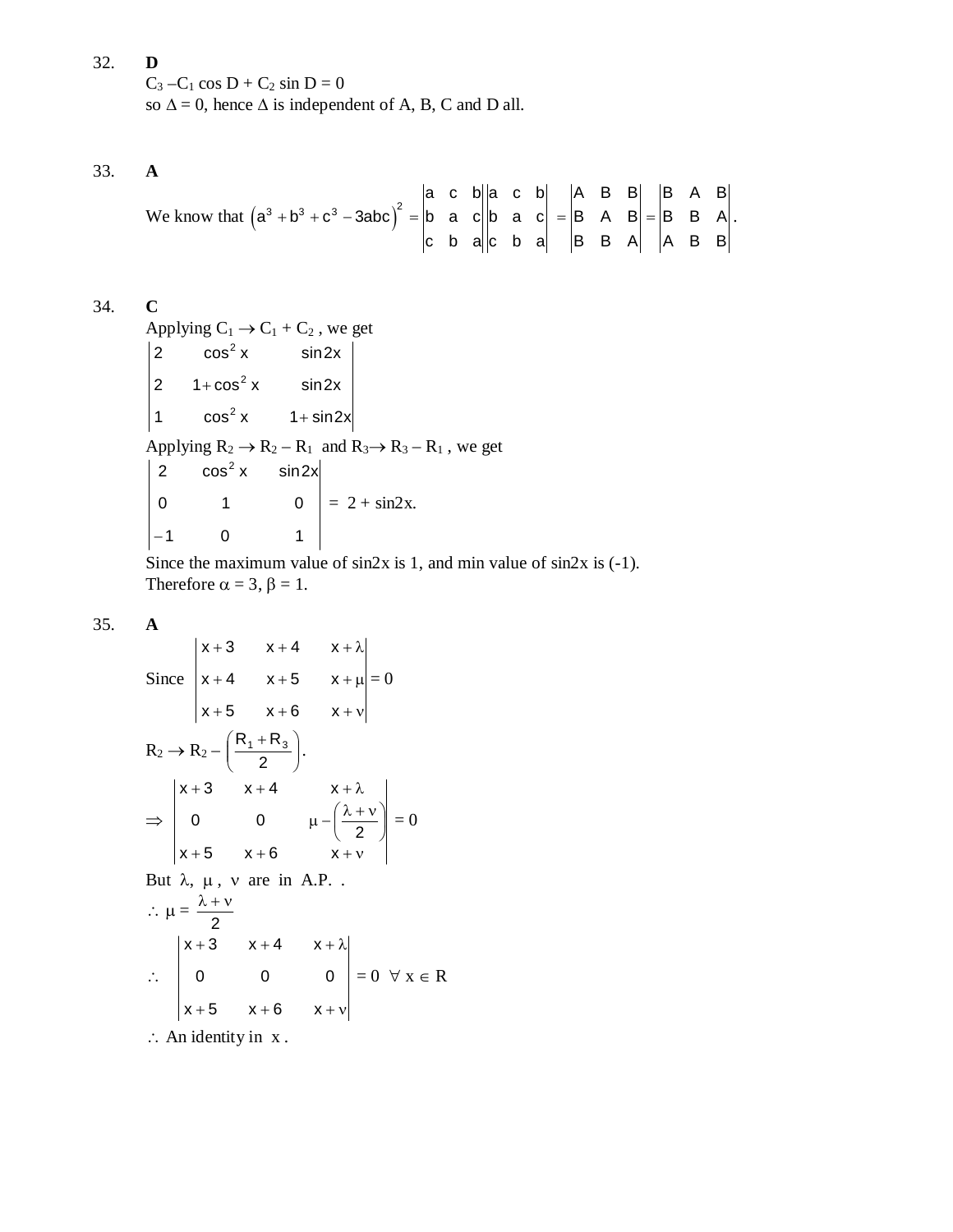We have  $y = \sqrt{x} z$ , so that the given determinant is equal to

$$
\begin{vmatrix} \sqrt{x} (\sqrt{x} p + \sqrt{z}) & x & \sqrt{x} z \\ \sqrt{z} (\sqrt{x} p + \sqrt{z}) & \sqrt{x} z & z \\ 0 & \sqrt{x} (\sqrt{x} p + \sqrt{z}) & \sqrt{z} (\sqrt{x} p + \sqrt{z}) \end{vmatrix} = \sqrt{x} \sqrt{z} (\sqrt{x} p + \sqrt{z})^2 \begin{vmatrix} 1 & \sqrt{x} & \sqrt{z} \\ 1 & \sqrt{x} & \sqrt{z} \\ 0 & \sqrt{x} & \sqrt{z} \end{vmatrix} = 0
$$

37. **A** Operate C<sub>1</sub> - bC<sub>2</sub> and then C<sub>3</sub> - 
$$
\frac{c}{a}
$$
C<sub>1</sub> and get  
LHS = ab  $\begin{vmatrix} h & g & a \\ b & f & h \\ f & c & g \end{vmatrix} = ab \begin{vmatrix} g & a & h \\ f & h & b \\ c & g & f \end{vmatrix} = a \begin{vmatrix} bg & a & h \\ bf & h & b \\ bc & g & f \end{vmatrix} = a \begin{vmatrix} ah + bg & a & h \\ ab + bf & h & b \\ af + bc & g & f \end{vmatrix}$  (Operating C<sub>1</sub> + aC<sub>3</sub>)

38. **B** The determinant = 
$$
\begin{vmatrix} \alpha^2 & 0 & 1 \\ 0 & \beta^2 & 1 \\ -\gamma^2 & -\gamma^2 & 1 + \gamma^2 \end{vmatrix} = \alpha^2 \beta^2 \gamma^2 + \alpha^2 \beta^2 + \beta^2 \gamma^2 + \alpha^2 \gamma^2
$$

$$
\alpha^2 \beta^2 \gamma^2 + (\alpha \beta + \beta \gamma + \gamma \alpha)^2 - 2\alpha \beta \gamma (\alpha + \beta + \gamma) = 1 + 1 - 2 \times 1 \times 1 = 0.
$$

39. **C**

The determinant = 
$$
\begin{vmatrix} n-1 & n^2 - n & n^2 \\ n & n^2 - 1 & n^2 + n \\ n-1 & n^2 + 1 & n^2 \end{vmatrix} = \begin{vmatrix} n-1 & n^2 - n & n^2 \\ n & n^2 - 1 & n^2 + n \\ 0 & n+1 & 0 \end{vmatrix}
$$
  
= -(n + 1)[n(n<sup>2</sup> - 1) - n<sup>3</sup>] = n(n + 1) = 72 = 8 × 9.

40. **A**

Area = 
$$
\frac{1}{2}
$$
  $\begin{vmatrix} a & x & 1 \\ a+d & xr & 1 \\ a+2d & xr^2 & 1 \end{vmatrix}$   
=  $\frac{1}{2}$   $\begin{vmatrix} a & x & 1 \\ a & xr & 1 \\ a & xr^2 & 1 \end{vmatrix} + \frac{1}{2} \begin{vmatrix} 0 & x & 1 \\ d & xr & 1 \\ 2d & xr^2 & 1 \end{vmatrix}$   
=  $0 + \frac{1}{2} \begin{vmatrix} 0 & x & 1 \\ d & xr & 1 \\ 2d & xr^2 & 1 \end{vmatrix}$ 

which clearly shows that area is independent of a

41. D

$$
[\sin^2 \theta] = 0 \quad \sin^2 \theta \neq 1
$$
  
= 1,  $\sin^2 \theta = 1$   
if  $\sin^2 \theta \neq 1 \Rightarrow D = 2 \sin \theta \cos \theta - 2i - 1$   
Re (D) = 2sin  $\theta \cos \theta - 1$   
 $- 2 \leq Re (D) \leq 0$   
 $-\frac{3\pi}{4} \leq arg D \leq -\frac{\pi}{2}$   
If  $\sin^2 \theta = 1$ ,  $\sin \theta = \pm 1$ ,  $\cos \theta = 0$   
Arg (D) = arg (1 - 2i) or arg (-1 - 2i)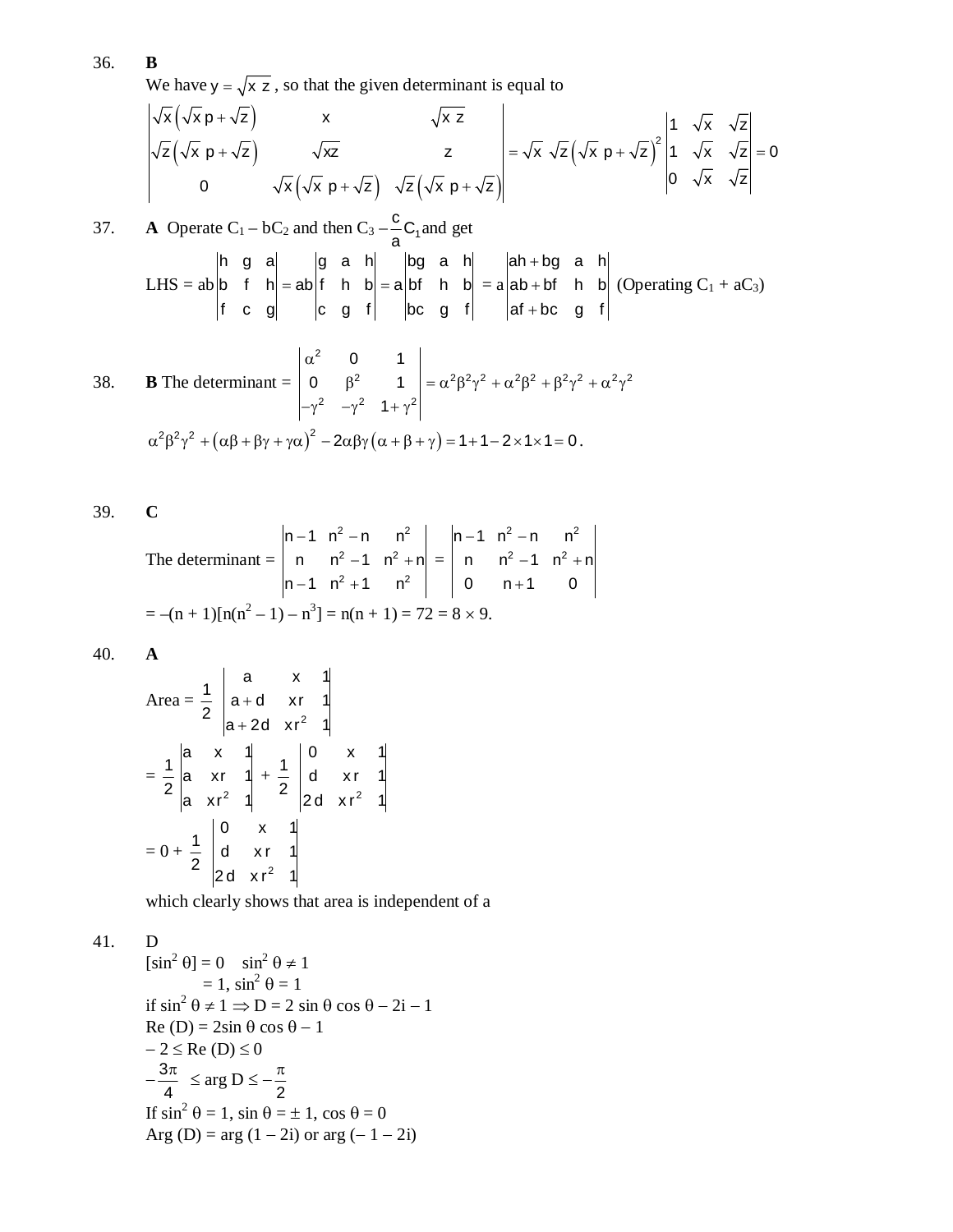Clearly 
$$
\alpha = -i
$$
, where  $i^2 = -1$   
\nso  $\Delta(\alpha) = \alpha^n \cdot \frac{1}{\alpha^n} \begin{vmatrix} 1 & 1 & 1 \\ 1 & \alpha & \alpha^3 \\ \frac{1}{\alpha} & 1 & 0 \end{vmatrix} = \begin{vmatrix} 1 & 1 & 1 \\ 1 & -i & i \\ i & 1 & 0 \end{vmatrix}$   
\n $= 1(-i) + 1(i^2) + (1 + i^2) = -1 - i$ , arg is  $-\frac{3\pi}{4}$ .

43. **A**

$$
\Delta'(x) = \begin{vmatrix} e^{x} & 2\cos 2x & 2x \sec^{2} x^{2} \\ \ln(1+x) & \cos x & \sin x \\ \cos x^{2} & e^{x} - 1 & \sin x^{2} \end{vmatrix} + \begin{vmatrix} e^{x} & \sin 2x & \tan x^{2} \\ \frac{1}{(1+x)} & -\sin x & \cos x \\ \cos x^{2} & e^{x} - 1 & \sin x^{2} \end{vmatrix}
$$
  
\n
$$
+ \begin{vmatrix} e^{x} & \sin 2x & \tan x^{2} \\ \ln(1+x) & \cos x & \sin x \\ -2x \sin x^{2} & e^{x} & 2x \cos x^{2} \end{vmatrix} = B + 2Cx + \dots
$$
  
\nPut  $x = 0$ ,

$$
B = \begin{vmatrix} 1 & 2 & 0 \\ 0 & 1 & 0 \\ 1 & 0 & 0 \end{vmatrix} + \begin{vmatrix} 1 & 0 & 0 \\ 1 & 0 & -1 \\ 1 & 0 & 0 \end{vmatrix} + \begin{vmatrix} 1 & 0 & 0 \\ 0 & 1 & 0 \\ 0 & 1 & 0 \end{vmatrix} = 0
$$

44. **A**  
\n
$$
\Delta = \begin{vmatrix}\n100x_1 + 10y_1 + z_1 & y_1 & z_1 \\
100x_2 + 10y_2 + z_2 & y_2 & z_2 \\
100x_3 + 10y_3 + z_3 & y_3 & z_3\n\end{vmatrix} = \begin{vmatrix}\n2A & y_1 & z_1 \\
2B & y_2 & z_2 \\
2C & y_3 & z_3\n\end{vmatrix}
$$
, where A, B, C  $\in I$   
\n $= 2 \begin{vmatrix}\nA & y_1 & z_1 \\
B & y_2 & z_2 \\
C & y_3 & z_3\n\end{vmatrix}$ , which is divisible by 2 but not necessarily by 4 or 8.

45. B

$$
C_1 \rightarrow C_1 - \sin\theta \ C_3 \text{ and } C_2 \rightarrow C_2 + \sin\theta \ C_3
$$
  
\n
$$
f(\theta) = \begin{vmatrix} 1 & 0 & -\sin\theta \\ 0 & 1 & \cos\theta \\ \sin\theta & -\cos\theta & 0 \end{vmatrix}
$$
  
\nAgain R<sub>3</sub> - sin $\theta$  R<sub>1</sub> + cos $\theta$  R<sub>2</sub>, we get  
\n
$$
= \begin{vmatrix} 1 & 0 & -\sin\theta \\ 0 & 1 & \cos\theta \\ 0 & 0 & 1 \end{vmatrix} = 1 \Rightarrow f\left(\frac{\pi}{6}\right) = 1.
$$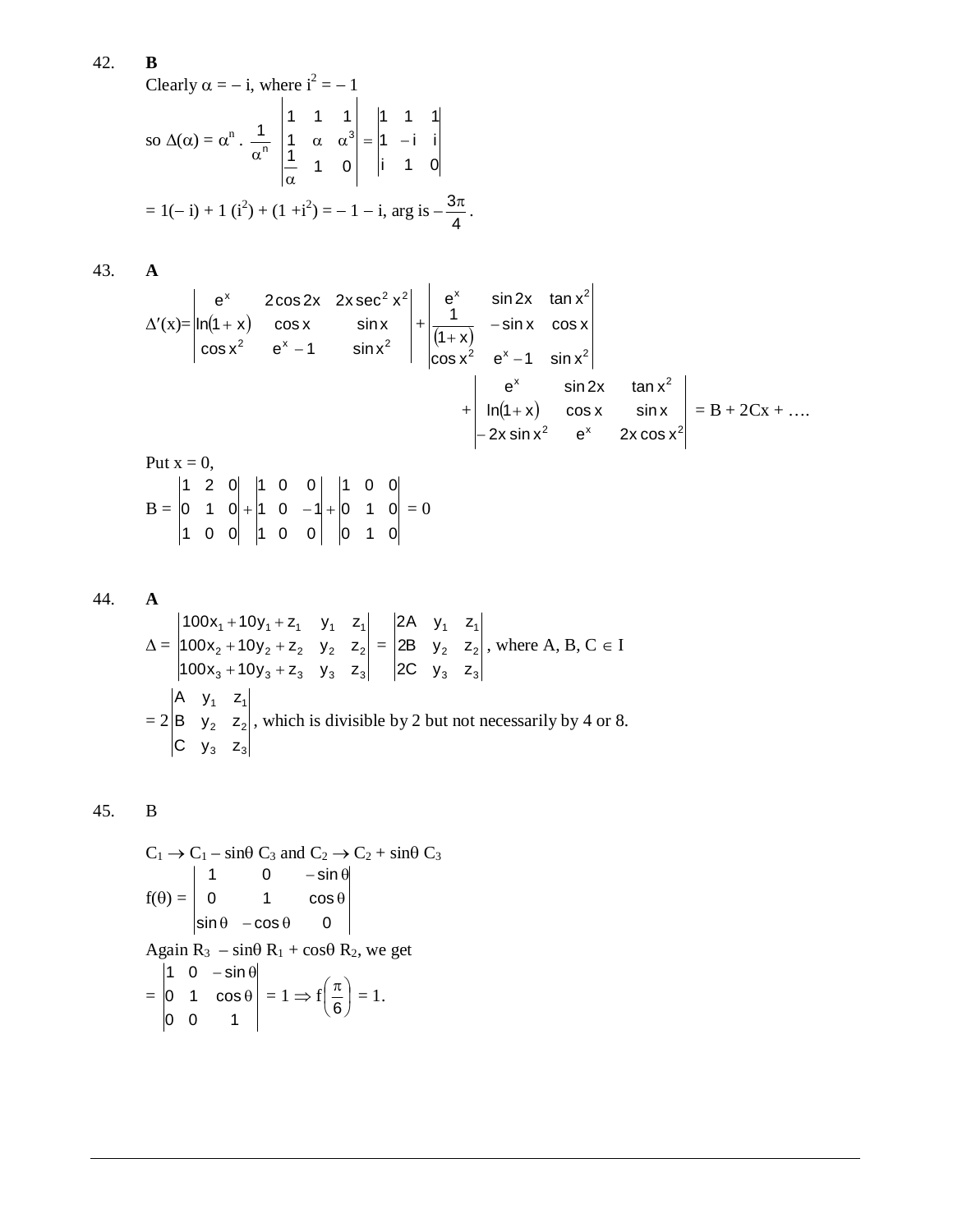46. **(C)**

The first digit can be chosen in 9 ways( other than zero), the second can be chosen in 9 ways (any digit other then the first digit), the third digit can be chosen in 9 ways (any digit other then the second digit) and so on.

Hence required number of numbers is  $9 \times 9 \times ... \times 9$  (n times) =  $9^{n}$ .

## 47. **(B)**

 $3630 = 2 \times 3 \times 5 \times 11^2$ Now a divisor will be of the form  $(4n + 1)$  if divisor is formed with the help of  $(4n + 1)$  type number or by  $(4n + 3)$  types number taken even times. Hence divisors are 1, 5,  $3 \times 11$ ,  $11^2$ ,  $5 \times 11^2$ ,  $5 \times 3 \times 11$ , i.e., 6.

## 48. **(C)**

$$
{}^{10}C_{x-1} > 3. \, {}^{10}C_x \Rightarrow \frac{1}{11-x} > \frac{3}{x} \Rightarrow 4x > 33 \Rightarrow x \ge 9, \text{ but } x \le 10.
$$
  
So  $x = 9, 10$ . Hence there are two solutions

#### 49. **(D)**

Any three numbers x, y, z from  $\{1, 2, 3, ...\}$  can be chosen in  ${}^nC_3$  ways and we get unique triplet  $(x, y, z)$ ,  $x < y < z$ . Again any two numbers x, z can be chosen from  $\{1, 2, 3,..., n\}$  in <sup>n</sup>C<sub>2</sub> ways and we get the triplet  $(x, x, z)$ ,  $x < z$ . Hence total number of required triplets is  ${}^nC_2 + {}^nC_3$ .

## 50. **(A), (B), (C), (D)**

(mn)!  $(m!)^n$  $\frac{mn)!}{(n+1)!}$  is the number of ways of distributing mn distinct objects in n persons equally. Hence  $\frac{(mn)!}{(mn)!}$  $(m!)^n$  $\frac{\text{mn}$ ! is an integer  $\Rightarrow$   $(m!)^n | (mn)!$ . Similarly  $(n!)^m | (mn)!$ Further  $m + n < 2$   $m \leq mn \Rightarrow (m + n)! | (mn)!$  and  $m - n < m < mn$  $\Rightarrow$  (m - n)! | (mn)!

## 51. **(B)**

First, 6 distinct digits can be selected in  ${}^{10}C_6$  ways. Now the position of smallest digit in them is fixed i.e. position 4. Of the remaining 5 digits, two digits can be selected in  ${}^5C_2$  ways. These two digits can be placed to the right of  $4<sup>th</sup>$  position in one way only. The remaining three digits to the left of 4<sup>th</sup> position are in the required order automatically. So  $n(S) = {}^{10}C_6 \times {}^5C_2 = 210 \times 10 = 2100$ .

## 52. **(A)**

Here  $x_1x_2 x_3 = 2^2 \times 3 \times 5$ 

Let number of two's given to each of  $x_1$ ,  $x_2$ ,  $x_3$  be a, b, c.

Then  $a + b + c = 2$ , a, b,  $c \ge 0$ 

The number of integral solutions of this equations is equal to coefficient of  $x^2$  in

 $(1 - x)^{-3}$  i.e.  ${}^{4}C_2$ 

i.e. the available 2 two's can be distributed among  $x_1$ ,  $x_2$  and  $x_3$  in  ${}^4C_2=6$  ways.

Similarly, the available 1 three can be distributed among  $x_1, x_2, x_3$  in  ${}^3C_2 = 3$  ways. (= coefficient of  $x \text{ in } (1 - x)^{-3}$ 

 $\therefore$  Total number of ways =  ${}^4C_2 \times {}^3C_2 \times {}^3C_2 = 6 \times 3 \times 3 = 54$  ways.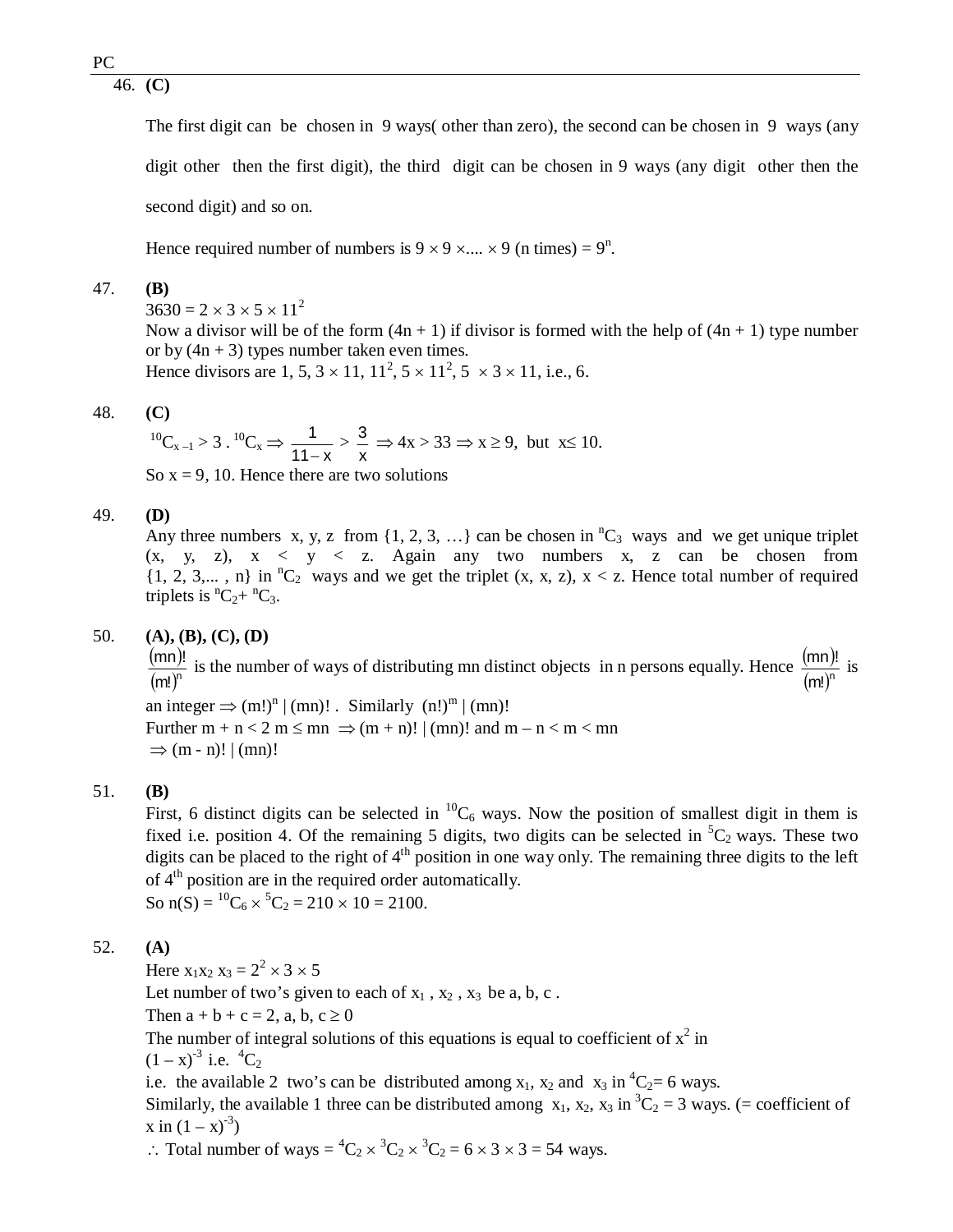53. (C)  
\n21, 22, 23, ..., k-1, k  
\nA.M. = 
$$
\frac{21+k}{2}
$$
, GM =  $\sqrt{21.k}$   
\n $\Rightarrow k = 21$ .  $\lambda^2$ ,  $\lambda \in I$  also 100  $\le k \le 999$  and k should be odd  
\n $\Rightarrow \frac{100}{21} \le \lambda^2 \le \frac{999}{21} \Rightarrow 4.76 \le \lambda^2 \le 47.57$   
\n $\Rightarrow \lambda = 3, 4, 5, 6$  but  $\lambda$  should be odd  $\Rightarrow$  odd  $\lambda = 3, 5$   
\n $\Rightarrow$  'k' can assume 2 different values.

## 54. **(A)**

Perfect square =  $\left[\sqrt{100}\right] - 1 = 9$  (excluding one) Perfect cubes =  $|100^{1/3}| - 1 = 3$ Perfect 4<sup>th</sup> powers =  $|100^{1/4}| - 1 = 3$ Perfect  $5^{th}$  powers =  $|100^{1/5}| - 1 = 1$ Perfect 6<sup>th</sup> powers =  $|100^{1/6}| - 1 = 1$ 

Now, perfect  $4<sup>th</sup>$  powers have already been counted in perfect squares and perfect  $6<sup>th</sup>$  powers have been counted with perfect squares as well as with perfect cubes. Hence the total ways =  $9 + 3 + 1 = 13$ .

# 55. **(A)**

Total number of numbers will be equal to the sum of numbers of all possible 1-digit, 2-digit, 3-digit, 4-diigit and 5-digit numbers.  $\Rightarrow$  Total number of numbers = 3 + 3<sup>2</sup> + 3<sup>3</sup> + 3<sup>4</sup> + 3<sup>4</sup>  $3(3^4 - 1)$  $3^5 + 2.3^4 - 3$  $5^{\circ}$  ,  $2^4$  $+2.3^4$  –

$$
=\frac{3(3^{4}-1)}{2}+3^{4}=\frac{3^{3}+2.3^{4}-3}{2}.
$$

#### 56. **(B)**

 $7! = 2^4 \times 3^2 \times 5 \times 7$ 

Since the factor should be odd as well as of the form  $3t + 1$ , the factor cannot be a multiple of either 2 or 3. So the factors may be 1, 5, 7and 35 of which only 1 and 7 are of the from 3t +1, whose sum is 8.

# 57. **(A)**

 $n! + (n+1)! + (n+2)! = n!$  {1+ n +1 + (n + 2)(n+1)} = n!(n+2)<sup>2</sup>  $\Rightarrow$  Either 7 divides n + 2 or 49 divides n!  $\Rightarrow$  n = 5, 12, 14.

## 58. **(A), (B)**

 $f(n) = 1! + 2! + 3! + \ldots + n!$  $f(n+1) = 1! + 2! + 3! + \ldots + (n+1)!$  $f(n+2) = 1! + 2! + 3! + \ldots + (n+2)!$  $f(n+2) - f(n+1) = (n+2)! = (n+2)(n+1)!$  $= (n+2)$ [ f( n+1) – f(n) ]  $\implies$  f( n+2) = (n+3)f( n+1) – (n+2)f(n)  $\Rightarrow$  P(x) = x +3, Q(x) = - x -2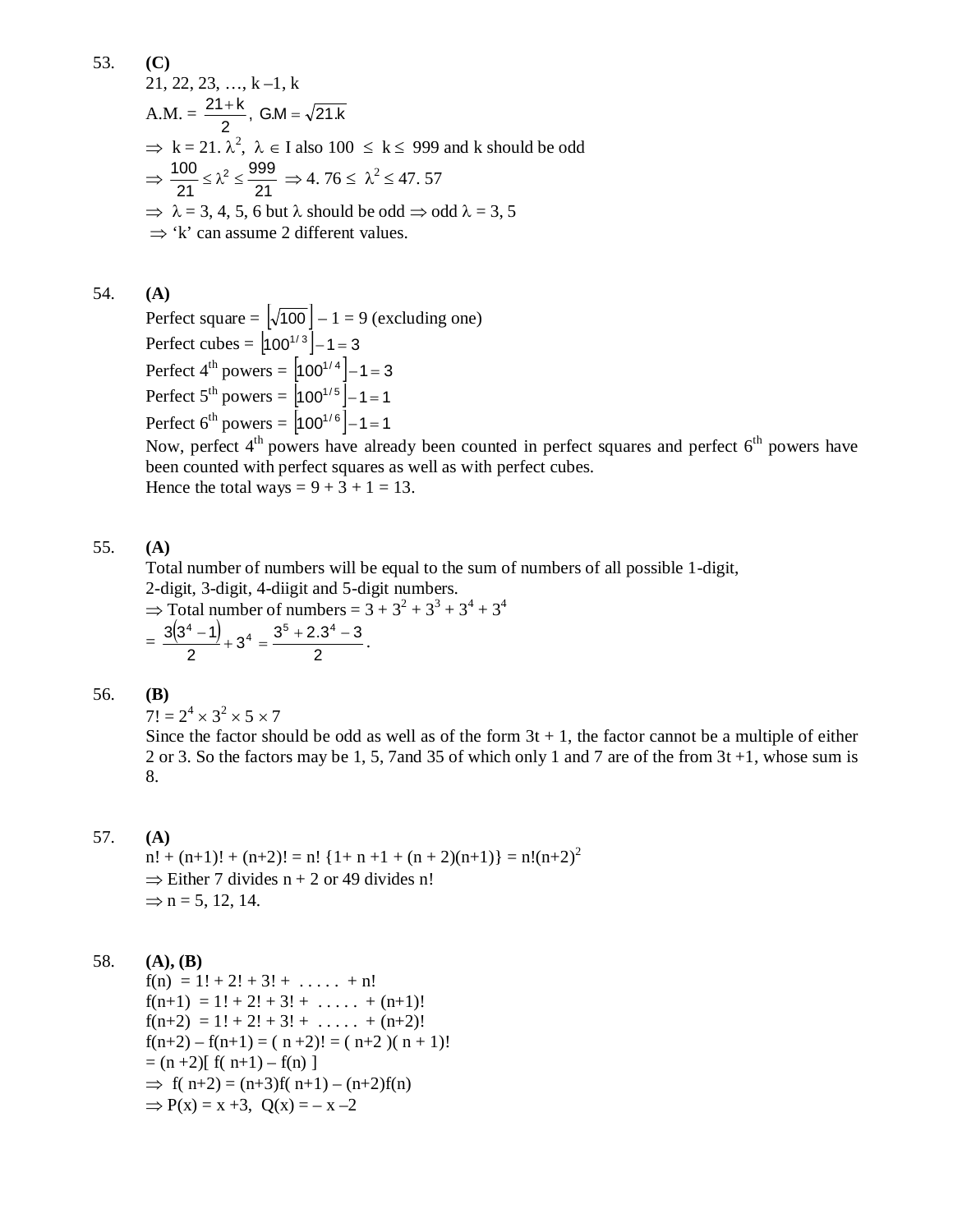#### 59. **C**

If we put minimum number of balls required in each box. Balls left are  $\frac{n(n-1)}{2}$ 2  $\frac{-1}{\sqrt{2}}$  which can be put in

2  $n^2 + n - 2$ <sup>2</sup>  $C_{n-1}$  $+n-2$  $_{-1}$  ways without restriction.

$$
60. (A)
$$

I II III IV

Two distinct odd digits for the second and fourth places can be selected in  ${}^4C_2 = 6$  ways (since we cannot take 1, as first digit will be at least 2). Now these can be arranged in increasing order in one way only. Similarly two distinct even digits for the first and third places can be selected in  ${}^{4}C_{2} = 6$ ways (since we cannot take 0). Now these can be arranged in increasing order in one way only. Now total number of ways of filling the four places is  $6 \times 6 = 36$ .

But this contains the numbers of the type 6385 which are not needed. So number of such numbers will be less than 36.

# **QEE**

61. (A)  $e^{cos x} = t$  $\cos x = t$   $\implies$   $t^2 - 4t - 1 = 0$  $\Rightarrow$   $t = e^{\cos x} = 2 \pm \sqrt{5}$ 

Since  $e^{cos x} \in [1/e, e]$ , so number of real roots is 0.

62. (D) Each term of 
$$
\sum_{k=1}^{n} (x-k)^2
$$
 is non-negative, so no real root.

63. (B) Let  $f(x) = x^3 - 3x + a$  $f'(x) = 3x^2 - 3.$ For three distinct real roots (i)  $f'(x) = 0$  should have two distinct real roots  $\alpha$  and  $\beta$ and (ii)  $f(\alpha) f(\beta) < 0$ Here  $\alpha = 1$ ,  $\beta = -1$ . Now  $f(\alpha) f(\beta) < 0$  $\Rightarrow$  (1−3 + a) (−1+3 + a) < 0  $\Rightarrow$  (a – 2) (a + 2) < 0  $\Rightarrow -2 < a < 2$ .

# 64. (B)

Since  $a_1$ ,  $a_2$ ,  $a_3$  ( $a_1 > 0$ ) are in G.P. So,  $a_2 = a_1 r$ ;  $a_3 = a_1 r^2$ Given inequality  $9a_1 + 5 a_3 > 14 a_2$ 9 a<sub>1</sub> + 5 a<sub>1</sub> r<sup>2</sup> > 14 a<sub>1</sub>r  $5r^2 - 14r + 9 > 0$  $(r-1)$  ( $r-9/5$ ) > 0  $r > 9/5$  and  $r < 1$  $r \notin [1, 9/5].$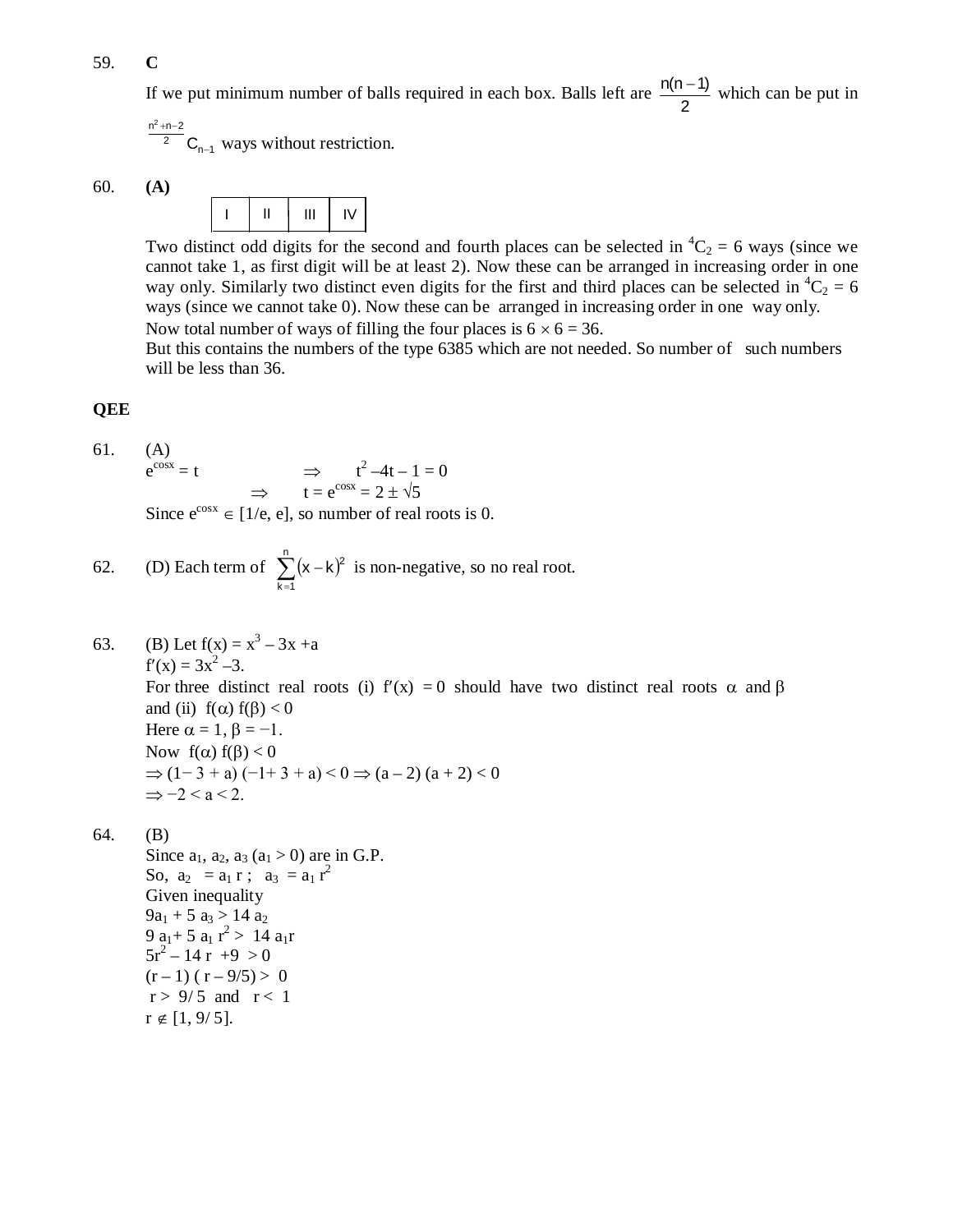## 65. (A), (B), (C)

Clearly figure represents a downward parabola having its vertex  $\left[-\frac{b}{2}, -\frac{c}{4}\right]$ J  $\left(-\frac{b}{2}, -\frac{D}{4}\right)$  $\setminus$  $\left(-\frac{b}{2},-\right)$ 4a  $, -\frac{D}{A}$ 2a  $\left(\frac{b}{c}\right), -\frac{D}{c}$  in the second

#### quadrant.

 $\Rightarrow$  a < 0, -b/2a < 0  $\Rightarrow$  b< 0 also,  $ax^2 + bx + c = 0$  has roots of opposite signs  $\Rightarrow$  c/a < 0  $\Rightarrow$  c > 0.

## 66. (D)

We have,  $a > 0$ ,  $c > 0$ ,  $b^2 - 4ac < 0$ Similarly,  $a_1 > 0$ ,  $c_1 > 0$ ,  $b_1^2 - 4a_1c_1 < 0$ From the given information sign of  $(bb_1)^2 - 4aa_1$  cc<sub>1</sub> cannot be checked

67. (C)

 $x^{2} + x - n = 0$ , discriminent = 1+4n = odd number = D(say) Now given equation would have a integral soluton if D is a perfect square . Let  $D = (2\lambda + 1)^2 \Rightarrow n = \lambda + \lambda^2 = \lambda(\lambda + 1) =$  even number  $\Rightarrow$  n can be 2, 6, 12, 20, 30, 42, 56, 72, 90.

## 68. (B)

 $x + y = 2 \implies x = 2 - y$ Also,  $xy - z^2 = 1 \implies 2y - y^2 - z^2 = 1 \implies z^2 + (y - 1)^2 = 0$  $\Rightarrow$  z = 0, y = 1, x = 1

69. (C)

 $x = \sqrt[3]{7} + \sqrt[3]{49}$  $\Rightarrow$  x<sup>3</sup> = 7 + 49 + 3 $\sqrt[3]{7}$ .  $\sqrt[3]{49}$  $(\sqrt[3]{7} + \sqrt[3]{49})$  $\Rightarrow$  x<sup>3</sup> - 21x - 56 = 0  $\Rightarrow$  Product of root = 56.

70. (A)

Let m be a positive integer for which  $n^2 + 96 = m^2$  $\Rightarrow$  m<sup>2</sup> - n<sup>2</sup> = 96  $\Rightarrow$  (m + n)(m - n) = 96  $\Rightarrow$  (m + n)  $\{(m + n) - 2n\} = 96$  $\Rightarrow$  m + n and m – n must be both even  $96 = 2 \times 48$  or  $4 \times 24$  or  $6 \times 16$  or  $8 \times 12$ Number of solution  $= 4$ .

71. (D)

Discriminant of  $3x^2 + 8x + 15 = 0$  is negative. So, the roots are imaginary and therefore conjugate of each other .

So, both roots are common.

$$
\Rightarrow \frac{a}{3} = \frac{2b}{8} = \frac{3c}{15} \Rightarrow a:b:c = 3:4:5
$$
  
\Rightarrow \triangle ABC is right triangle.  
\Rightarrow \sin^2 A + \sin^2 B + \sin^2 C = 2.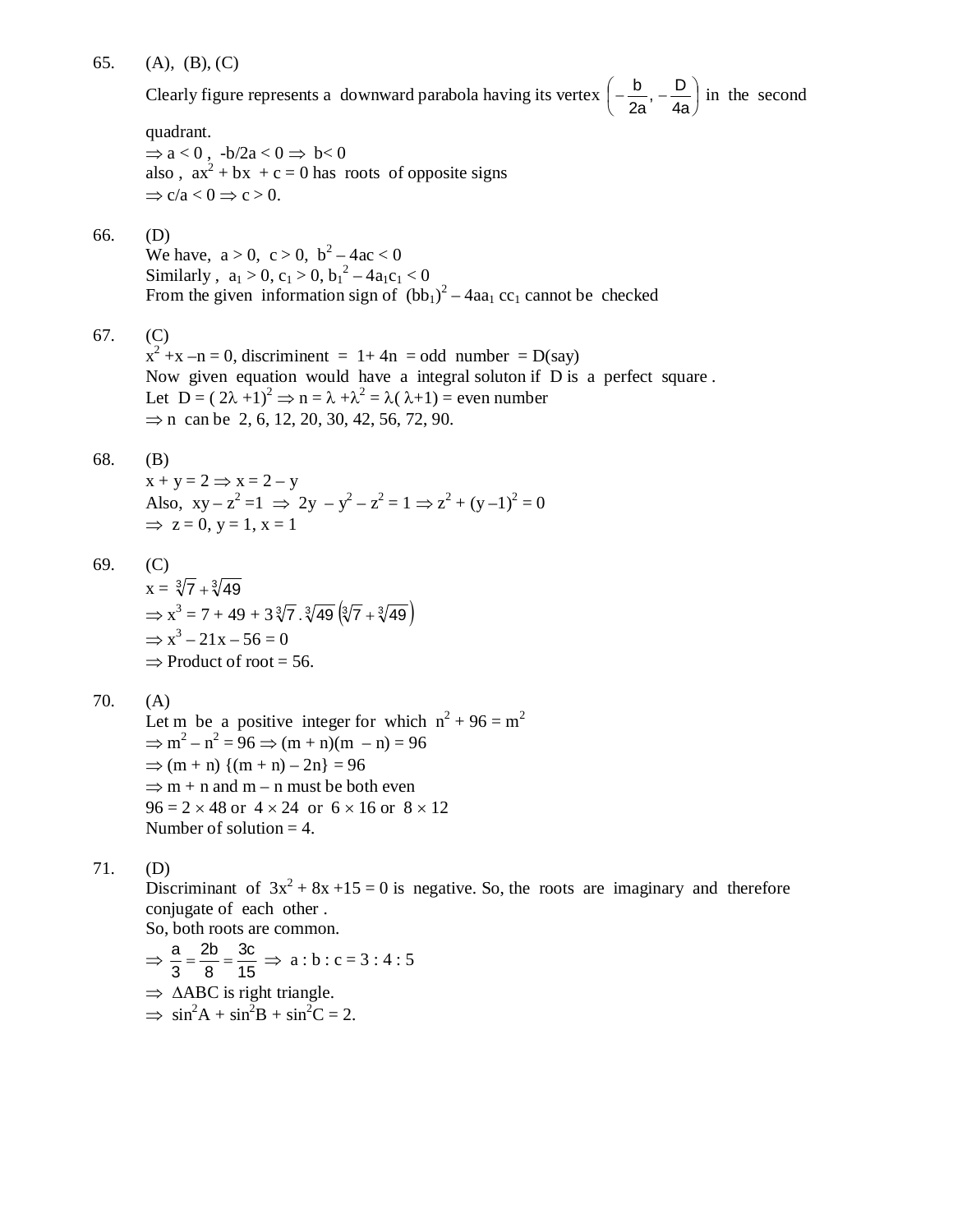(A)  
\n
$$
(y^2 - 5y + 3) (x^2 + x + 1) < 2x \forall x \in R
$$
  
\n⇒  $y^2 - 5y + 3 < \frac{2x}{x^2 + x + 1}$   
\nLet  $\frac{2x}{x^2 + x + 1} = p \Rightarrow px^2 + (p - 2)x + p = 0$   
\nSince x is real,  $(p - 2)^2 - 4p^2 \ge 0$   
\n⇒  $-2 \le p \le \frac{2}{3}$   
\nMinimum value of  $\frac{2x}{x^2 + x + 1}$  is -2  
\nSo,  $y^2 - 5y + 3 < -2 \Rightarrow y^2 - 5y + 5 < 0$   
\n⇒  $y \in \left(\frac{5 - \sqrt{5}}{2}, \frac{5 + \sqrt{5}}{2}\right)$ .

73. (C)

72.

74. (A), (B) x can not be odd integer for if x is odd,  $x^2$  is odd but  $2px + 2q$  is even; so  $x^2+2 px + 2q \neq 0$ x can not be even integer for if x is even,  $x^2 + 2px$  is a multiple of 4 but 2q is not. So  $x^2 + 2px + 2q \neq 0$ Also  $(x + p)^2 = p^2 - 2q$  $\Rightarrow$  If x is fraction then  $(x+p)^2$  is also a fraction but  $p^2-2q$  is an integer. So, roots cannot be integer or rational numbers.

$$
75. (A)
$$

Let 
$$
a^{\cos x} = t
$$
  
\n $\Rightarrow t + \frac{1}{t} = 6$   
\n $\Rightarrow t^2 - 6t + 1 = 0$   
\n $\Rightarrow t = \frac{6 \pm \sqrt{36 - 4}}{2} = 3 \pm 2\sqrt{2}$   
\n $\Rightarrow a^{\cos x} = 3 \pm 2\sqrt{2}$   
\n $\Rightarrow \cos x = \log_a(3 \pm 2\sqrt{2})$   
\nsince  $a > 1$ , for all the roots to be real,

we must have  $log_a(3 + 2\sqrt{2}) \le 1$  and  $log_a(3 - 2\sqrt{2}) \ge -1$ , Both are true for  $a \geq 3 + 2\sqrt{2}$ .

**PS**

$$
76. \qquad \mathbf{A}
$$

$$
t_r = \frac{2r + 5}{(r + 1)(r + 2)} \left(\frac{1}{3}\right)^r = \frac{3(r + 2) - (r + 1)}{(r + 1)(r + 2)} \left(\frac{1}{3}\right)^r = \frac{1}{r + 1} \left(\frac{1}{3}\right)^{r - 1} - \frac{1}{r + 2} \left(\frac{1}{3}\right)^r
$$
  

$$
\sum_{r=1}^{10} t_r = \frac{1}{2} - \frac{1}{12} - \frac{1}{3^{10}}.
$$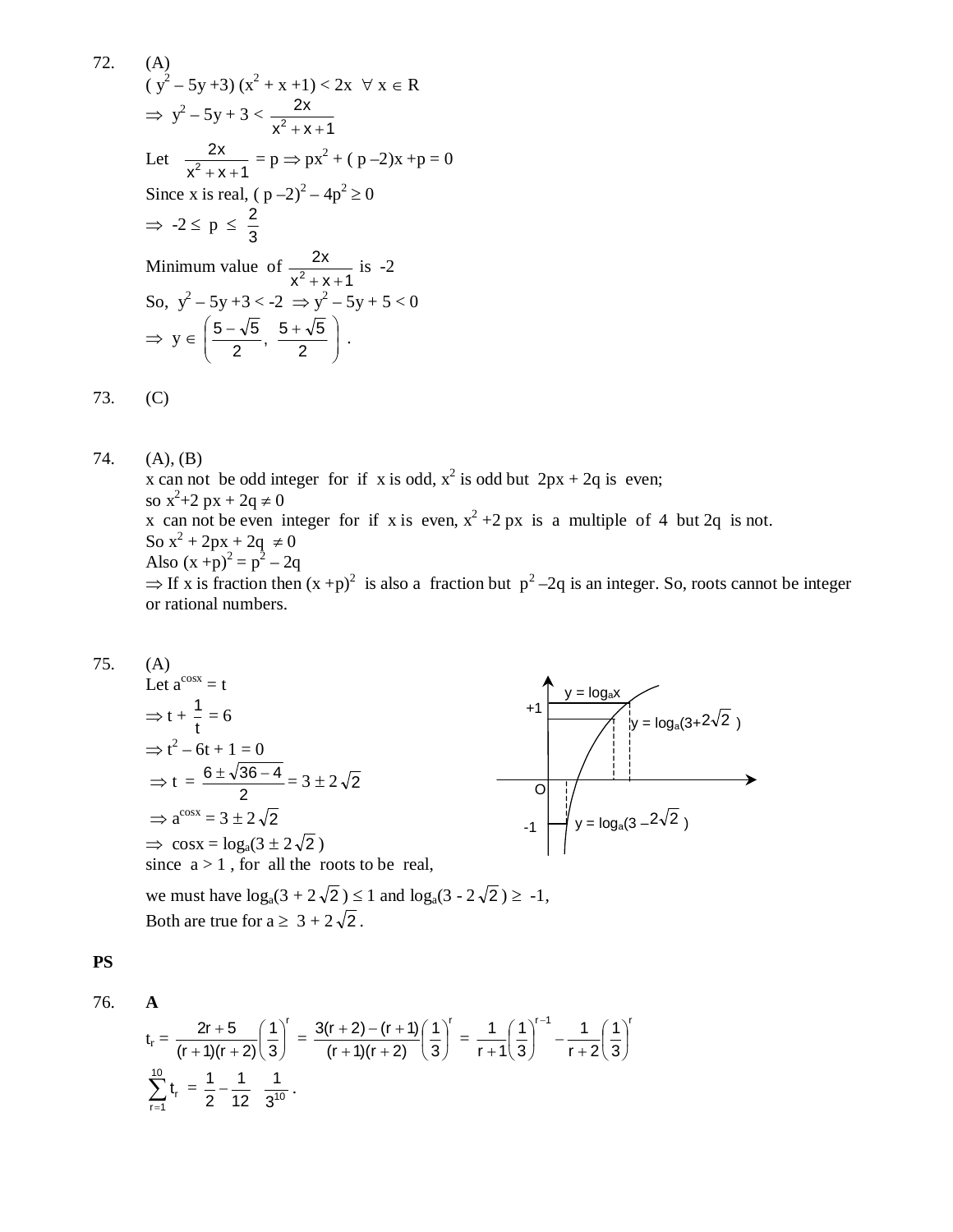$a_1 + a_2 + ... + 2a_n \ge n2^{1/n}$ equality holds when  $a_1 = a_2 = ... = 2a_n = k$  (say) Then  $(k.k \dots (n-1)$  times). 2  $\frac{k}{2} = 1$  $\Rightarrow k = 2^n$ 1 2  $\Rightarrow$  a<sub>n</sub> = 2<sup>n</sup>  $1 - n$ 2 -.

78. **B**

$$
S = (0 + 1) + (0 + 2) + ... + (0 + n)
$$
  
+ (1 + 2) + (1 + 3) + ... + (1 + n)  
......  
+ ((n - 1) + n)  
= n(1 + 2 + 3 + ... + n) =  $\frac{n^2(n + 1)}{2}$   
putting n = 10, we get 50 × 11 = 550.

79. C  
\n
$$
\frac{1}{n} = a + (m-1)d, \quad \frac{1}{m} = a + (n-1)d
$$
\n
$$
\Rightarrow d = \frac{1}{mn}, a = \frac{1}{mn} \Rightarrow T_{mn} = 1.
$$

80. (C)  
\nClearly 
$$
x_1 = ar
$$
,  $x_2 = ar^2$ , also  $y_1 = bs$  and  $y_2 = bs^2$   
\n $\therefore$  Area of triangle  $= \frac{1}{2} \begin{vmatrix} a & b & 1 \\ ar & bs & 1 \\ ar^2 & bs^2 & 1 \end{vmatrix} = \frac{1}{2} \begin{vmatrix} a(1-r) & b(1-s) & 0 \\ ar(1-r) & bs(1-s) & 0 \\ ar^2 & bs^2 & 1 \end{vmatrix}$   
\nOperating,  $R_1 \rightarrow R_1 - R_2$  and  $R_2 \rightarrow R_2 - R_3$ .  
\n $= \frac{1}{2} ab(r-1)(s-1)(s-r)$ 

81. B

82. **C**  
Apply A.M 
$$
\geq
$$
 G.M.

83. **C**  
Let 
$$
\frac{1}{H_{i+1}} - \frac{1}{H_i} = k
$$

$$
\sum_{i=1}^{2n} (-1)^i \left( \frac{H_i + H_{i+1}}{H_i - H_{i+1}} \right) = \sum_{i=1}^{2n} \frac{(-1)^i}{k} \left( \frac{1}{H_{i+1}} + \frac{1}{H_i} \right) = 2n.
$$